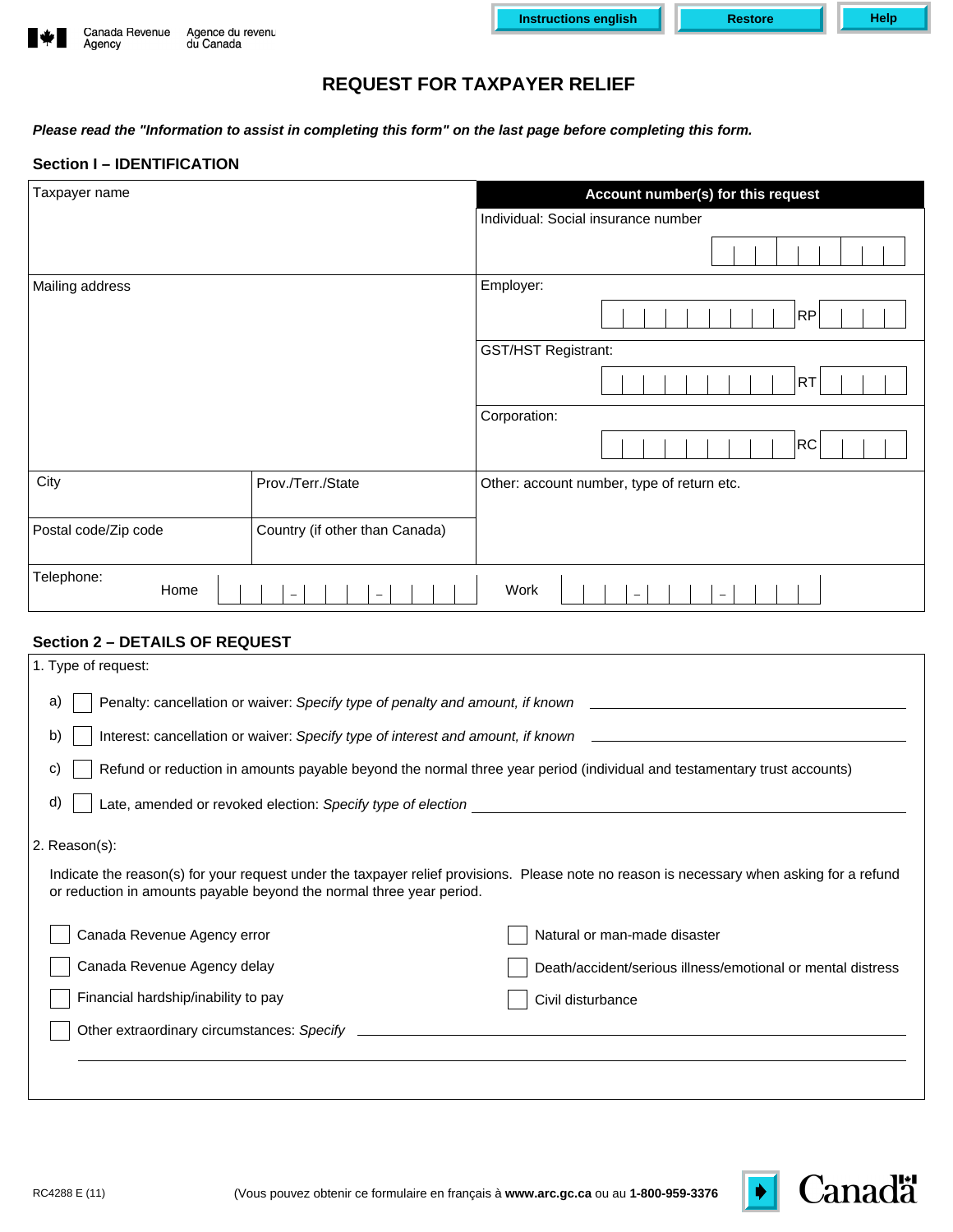| 3. Year/periods involved                       |                                                                                                                                                                                                                                                                                             |  |
|------------------------------------------------|---------------------------------------------------------------------------------------------------------------------------------------------------------------------------------------------------------------------------------------------------------------------------------------------|--|
|                                                |                                                                                                                                                                                                                                                                                             |  |
|                                                |                                                                                                                                                                                                                                                                                             |  |
|                                                |                                                                                                                                                                                                                                                                                             |  |
|                                                |                                                                                                                                                                                                                                                                                             |  |
| 4. Second review:                              |                                                                                                                                                                                                                                                                                             |  |
| Is this a request for a second review?         | Answer only question 5 below<br>No                                                                                                                                                                                                                                                          |  |
|                                                | Answer only question 6 below<br>Yes                                                                                                                                                                                                                                                         |  |
| 5. Information needed to support your request: | This question does not apply for requests for refunds or reduction in amounts payable beyond the normal three year period.                                                                                                                                                                  |  |
|                                                | Describe all the circumstances and facts supporting your taxpayer relief request. Please include a history of events including, if applicable,<br>any measures that you have taken to correct/avoid this tax situation. You may enclose a letter with this form to provide the information. |  |
|                                                |                                                                                                                                                                                                                                                                                             |  |
|                                                |                                                                                                                                                                                                                                                                                             |  |
|                                                |                                                                                                                                                                                                                                                                                             |  |
|                                                |                                                                                                                                                                                                                                                                                             |  |
|                                                |                                                                                                                                                                                                                                                                                             |  |
|                                                |                                                                                                                                                                                                                                                                                             |  |
|                                                |                                                                                                                                                                                                                                                                                             |  |
|                                                |                                                                                                                                                                                                                                                                                             |  |
|                                                |                                                                                                                                                                                                                                                                                             |  |
|                                                |                                                                                                                                                                                                                                                                                             |  |
|                                                |                                                                                                                                                                                                                                                                                             |  |
|                                                |                                                                                                                                                                                                                                                                                             |  |
|                                                |                                                                                                                                                                                                                                                                                             |  |
|                                                |                                                                                                                                                                                                                                                                                             |  |
|                                                |                                                                                                                                                                                                                                                                                             |  |
|                                                |                                                                                                                                                                                                                                                                                             |  |
|                                                |                                                                                                                                                                                                                                                                                             |  |
|                                                |                                                                                                                                                                                                                                                                                             |  |
|                                                |                                                                                                                                                                                                                                                                                             |  |
|                                                |                                                                                                                                                                                                                                                                                             |  |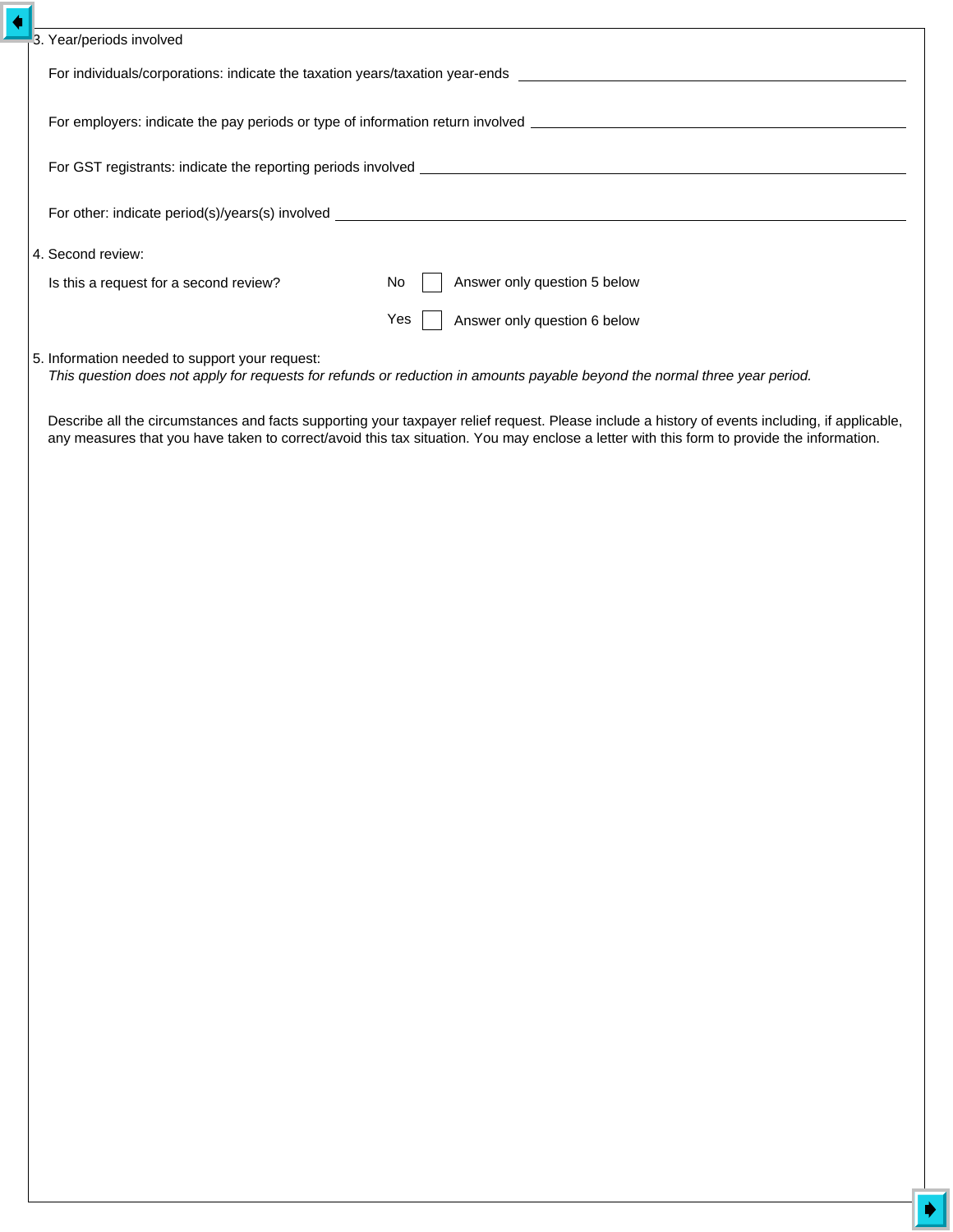$\blacklozenge$ 

State the reasons why you disagree with the decision made in regards to the first review. You may enclose a letter with this form to provide the information. Please include any new documentation to support this request for a second review.

# **Section 3 – SUPPORTING DOCUMENTATION**

Please submit all relevant documentation to support your request. See examples of supporting documentation in the attached "Information to assist in completing this form".

## **Section 4 – CERTIFICATION**

| If you are a representative, please provide your name and phone number and, if not already submitted to the Canada Revenue Agency, an<br>authorization form (T1013 for individual/trust accounts or a RC59 for business accounts). |  |              |                      |
|------------------------------------------------------------------------------------------------------------------------------------------------------------------------------------------------------------------------------------|--|--------------|----------------------|
|                                                                                                                                                                                                                                    |  |              |                      |
| Name of representative                                                                                                                                                                                                             |  |              | Title                |
|                                                                                                                                                                                                                                    |  |              | Year<br>Month<br>Day |
|                                                                                                                                                                                                                                    |  |              |                      |
| Signature of taxpayer or representative                                                                                                                                                                                            |  | Phone number | Date                 |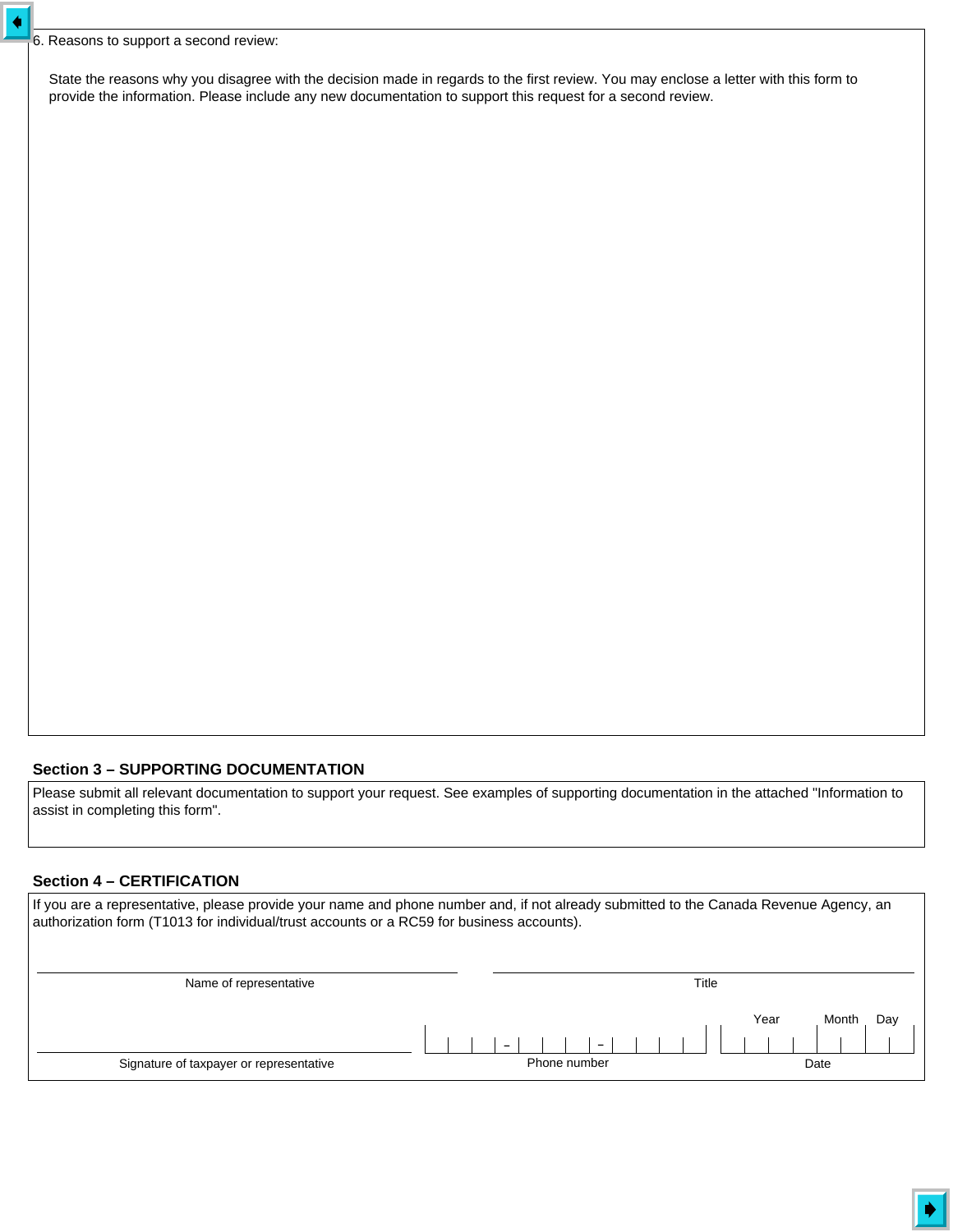

# **INFORMATION TO ASSIST IN COMPLETING THIS FORM**

- 1. Please use this form for all requests for taxpayer relief (formerly fairness). Complete one form for each taxpayer.
- 2. For more information, refer to the *Information Circular IC07-1* or the *GST Memorandum 16-3*, or visit the *CRA Taxpayer Relief Provisions* web pages, or call **1-800-959-8281**(individual enquiries) or **1-800-959-5525** (business/GST enquiries).
- 3. Complete the form and forward it and all supporting documentation to the appropriate intake centre as per the list provided in this form. If this is a request for a second review, please address the request to the Manager, Taxpayer Relief.
- 4. If completing this form by hand, please print legibly.

#### **GLOSSARY**

- Cancellation of penalty or interest: Cancel an amount already charged in the account.
- Waiver of penalty or interest: Waive an amount that has not yet been charged to the account.
- Normal three year period: The *Income Tax Act* (ITA) sets a three year limitation period to file an income tax return to claim a tax refund, or to request an adjustment to a previous assessment or determination. However, in the case of an individual (other than a trust) or testamentary trust, the ITA provides the Minister the discretion to refund an overpayment or reduce an amount payable beyond that normal three year period.
- Civil disturbance: An example would be a postal strike.
- Natural or man-made disaster: An example could be a flood or a fire.
- Financial hardship:
	- For an individual taxpayer, financial hardship refers to financial suffering or lack of what is needed for basic living requirements, such as food, clothing, shelter and reasonable non-essentials.
	- For a corporate taxpayer, financial hardship refers to where the continuity of business operations and the continued employment of a firm's employees are jeopardized.
- Second review: Request is subsequent to a previous request for taxpayer relief that was denied in part or in full.

#### **SUPPORTING DOCUMENTATION**

You must submit all relevant documentation that supports your request for taxpayer relief to ensure that it is reviewed promptly. Depending on the reason for your request, some examples of supporting documentation are as follows:

#### **Cancellation or waiver of penalty and/or interest:**

- Doctor's certificate or letter indicating the nature of the illness, duration of treatment (date of onset of the illness and the date or expected date of recovery), hospital dates if applicable, and any explanations regarding the effect that your medical condition may have had on your ability to meet your tax obligations;
- death certificate;
- police/fire report;
- insurance statements:
- details of the error or the delay caused by the Canada Revenue Agency.

#### *Financial hardship cases:*

• Full financial disclosure. Supporting documents could include financial statements (an income and expense statement, assets and liabilities statement), current mortgage statement and property assessment, loans and monthly bills, bank statements for three months, current investment statements, copies of credit card statements, etc.